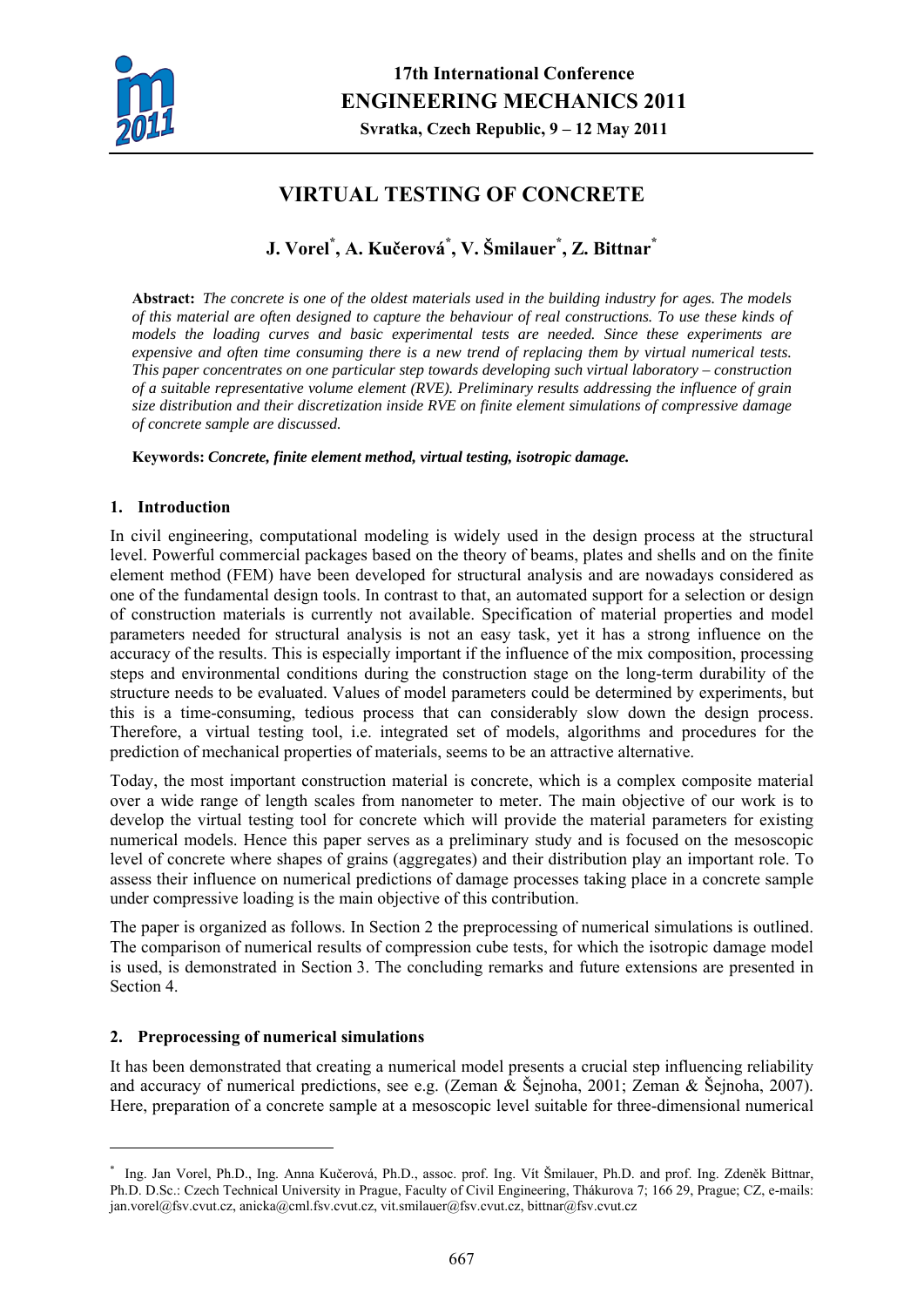simulations is described next with emphases on two essential steps: geometry preparation and generation of finite element mesh.

## **2.1. Geometry preparation**

Generation of a numerical model in a realistic way follows a "take and place" method to place aggregates with a specific orientation one by one at the right position. The generation mechanism is designed here to fulfill the following requirements:

- The size distribution function of aggregates (grading curve) in real concrete should be matched.
- Shapes of grains should be approximated in a realistic way. Note that only convex shapes of aggregates and the shape factor (Eq. 1) are assumed.
- − The minimum distance and volume control should be implemented.
- The periodicity of the grains crossing the model boundaries should be taken into account.

The generation procedure basically follows the steps mentioned above. First, the set of aggregates is created in accordance with a grading curve. The shape and size of grains is defined in this step. The grain shape can be seen as sphere, ellipsoid or polytope (polyhedron for 3D) and the breadth of the particle has to pass through a given upper sieve size and cannot be smaller than the lower sieve size, see Fig. 1 and (Mora et al., 1998) for more details. The length of the particle is given by the shape factor

$$
\alpha = \frac{\text{length of particle}}{\text{breadth of particle}}.\tag{1}
$$

Dimensions of all shapes are generated purely randomly with the only constrain to fit the prescribed interval of the specific part of the grading curve. Moreover, for the polytope shapes the number of vertexes is also randomly generated in the appropriate limits. Whereas our interest is to obtain reasonably good agreement of the response of virtual testing sample with the true laboratory measurements, we still have to bear in mind the computational cost of such a simulation. Therefore, it is inevitable to implement into the generation procedures some control mechanisms which reduce the unsuitable small facets and angles in the particle.



*Fig. 1: Definition of grain: a) Breadth, b) length.* 

When all aggregates are produced, they are taken out one by one from the aggregate base and randomly assigned positions and orientations and placed in the packing region. The larger aggregates are placed first to reduce overlapping and computational time. However, even if doing so the packed aggregates inevitably overlap each other, so that overlapping judgment is necessary for a successful 3D numerical modeling. If some minimal distance between grains is required each particle is first slightly enlarged before placing and after a successful positioning it is brought back to its original shape.

The last control mechanism is employed only when the grain exceeds the model boundaries and the periodicity condition has to be fulfilled. In such a case the aggregate is divided into the required number of parts placed at relevant positions. In addition, to provide conforming meshes a checking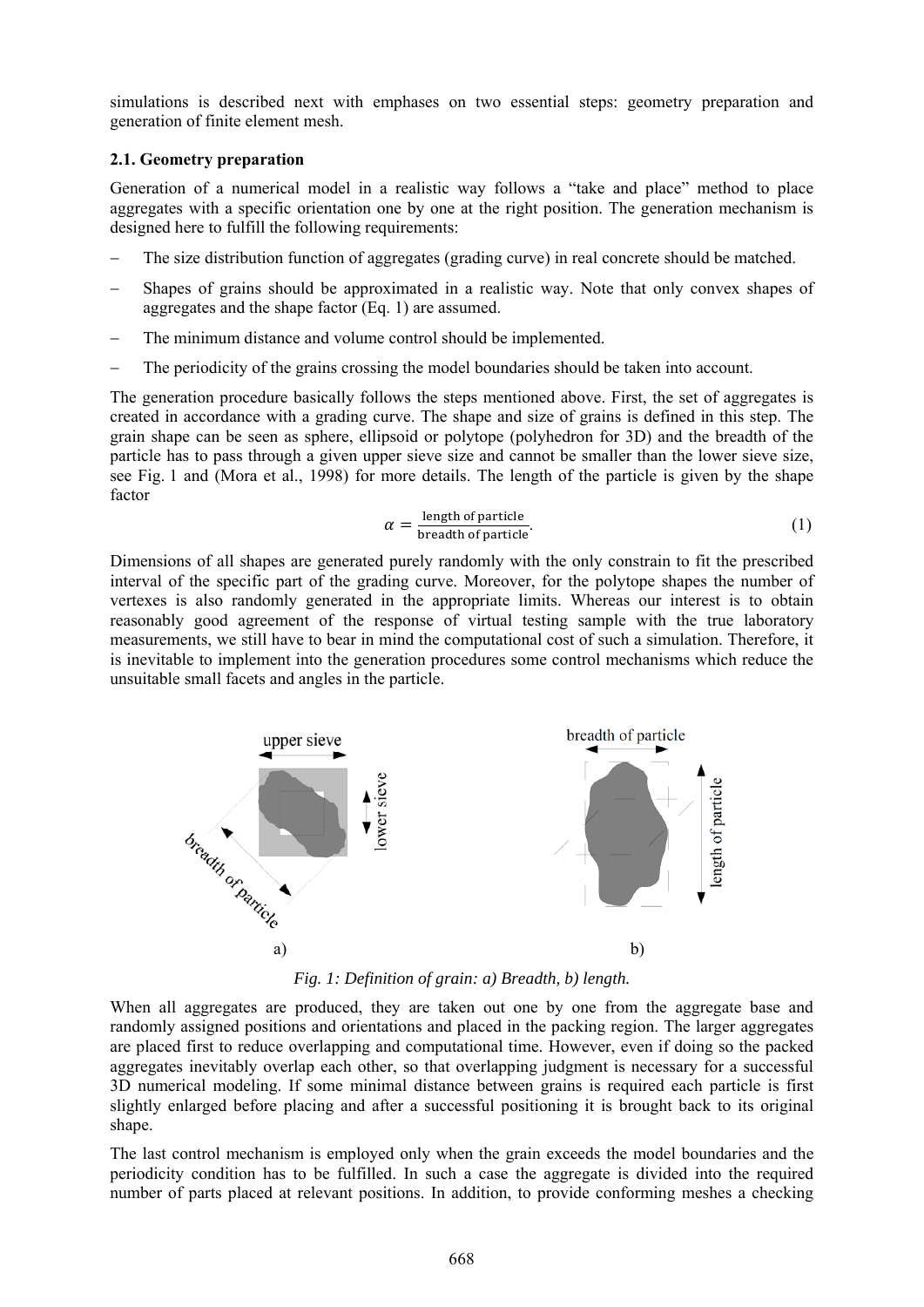procedure is invoked to ensure that the fractions of a given particle are not under some specified limits. The whole procedure described herein was implemented into the MATLAB high-level language and interactive environment (MathWorks, 2010). The multi-parametric toolbox for MATLAB (Kvasnica, 2009) is used to perform all operations with volumes including copying, merging, splitting, intersecting, etc.

## **2.2. Mesh generation**

This technique implies the use of conforming finite element meshes easily enabling the implementation of periodic boundary conditions if needed. This might seem daunting in that it requires not only incorporation of an arbitrary number of aggregates, but also a complicated structure of cement paste around. In the present study these obstacles are overcome by employing the volumetric modeling capacities of the ANSYS package (ANSYS, 2005).

# **3. Numerical simulations**

To address the influence of shapes of aggregates on the prediction of compressive damage, three different approximations (polytopes, ellipsoids and spheres) are considered for simulations, see Fig. 2. To that end, five different cube samples (50 x 50 x 50 mm) of each shape are constructed and used in the numerical analysis performed in the OOFEM finite element code with object oriented architecture for solving mechanical, transport and fluid mechanics problems (Patzák & Bittnar, 2001). Note that the volume of stones for all samples is considered equal to 15% of the total volume  $(4 - 8 \text{ mm} = 30\%$ ,  $8 - 16$  mm = 70%) and the shape factor is set equal to 1.5.



*Fig. 2: 2D cuts through 3D samples: a) Polytopes, b) ellipsoids, c) spheres.* 



*Fig. 3: Average stress-stain diagrams: a) Comparison, b) sample with the polyhedron grains.* 

The isotropic damage material model with the exponential softening is assumed for both the stones and cement paste. The required parameters are taken from (Wittmann, 2002). The obtained average stress-strain diagrams are compared in Fig. 3a. Fig. 3b then presents one selected loading diagram for the grains substituted by polyhedrons. The evolution of damage parameter in reference steps for the 2D cut depicted in Fig. 3a is shown in Fig. 4.